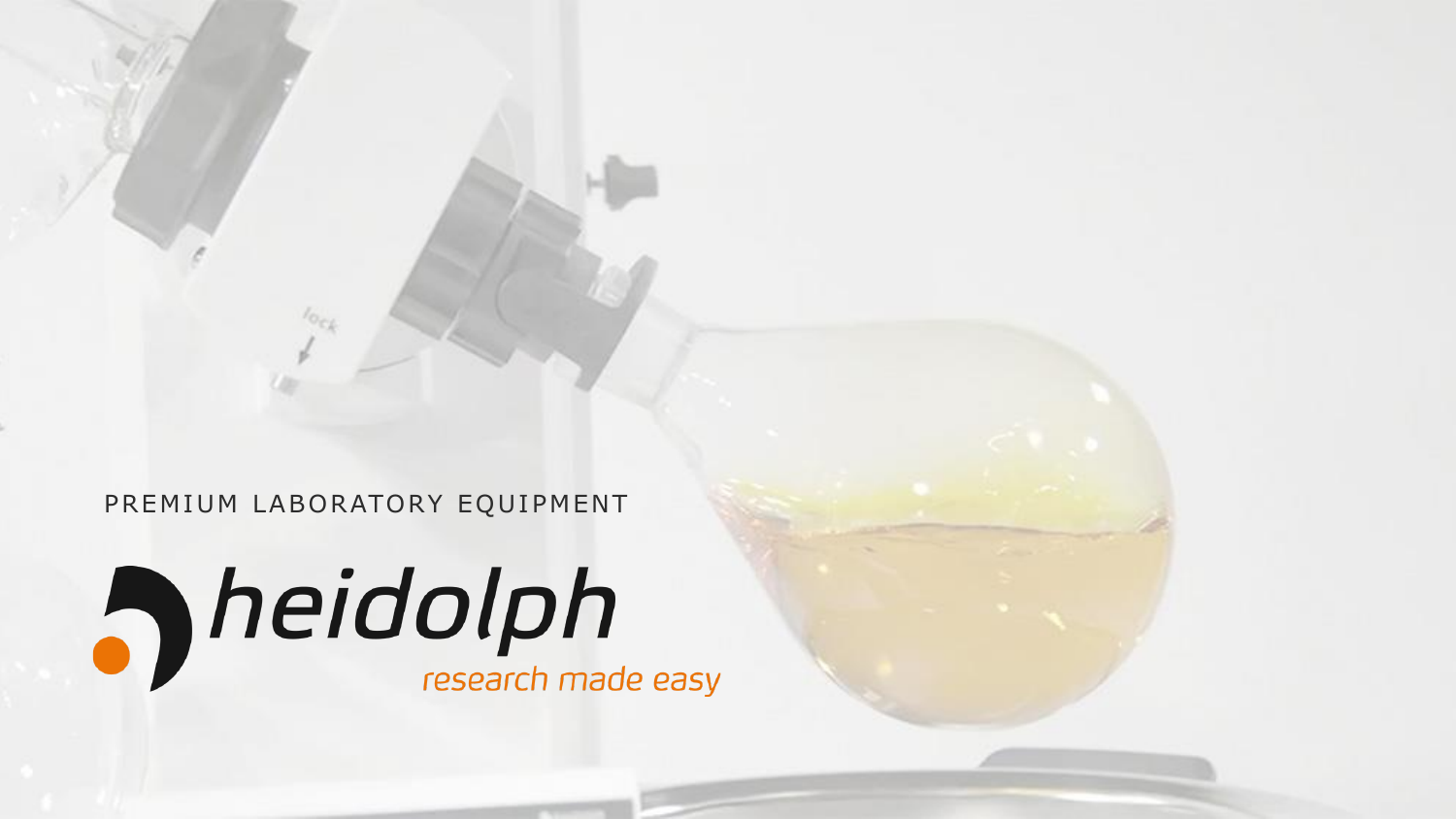

## Protection and hygiene concept

HEIDOLPH ON TOUR 2022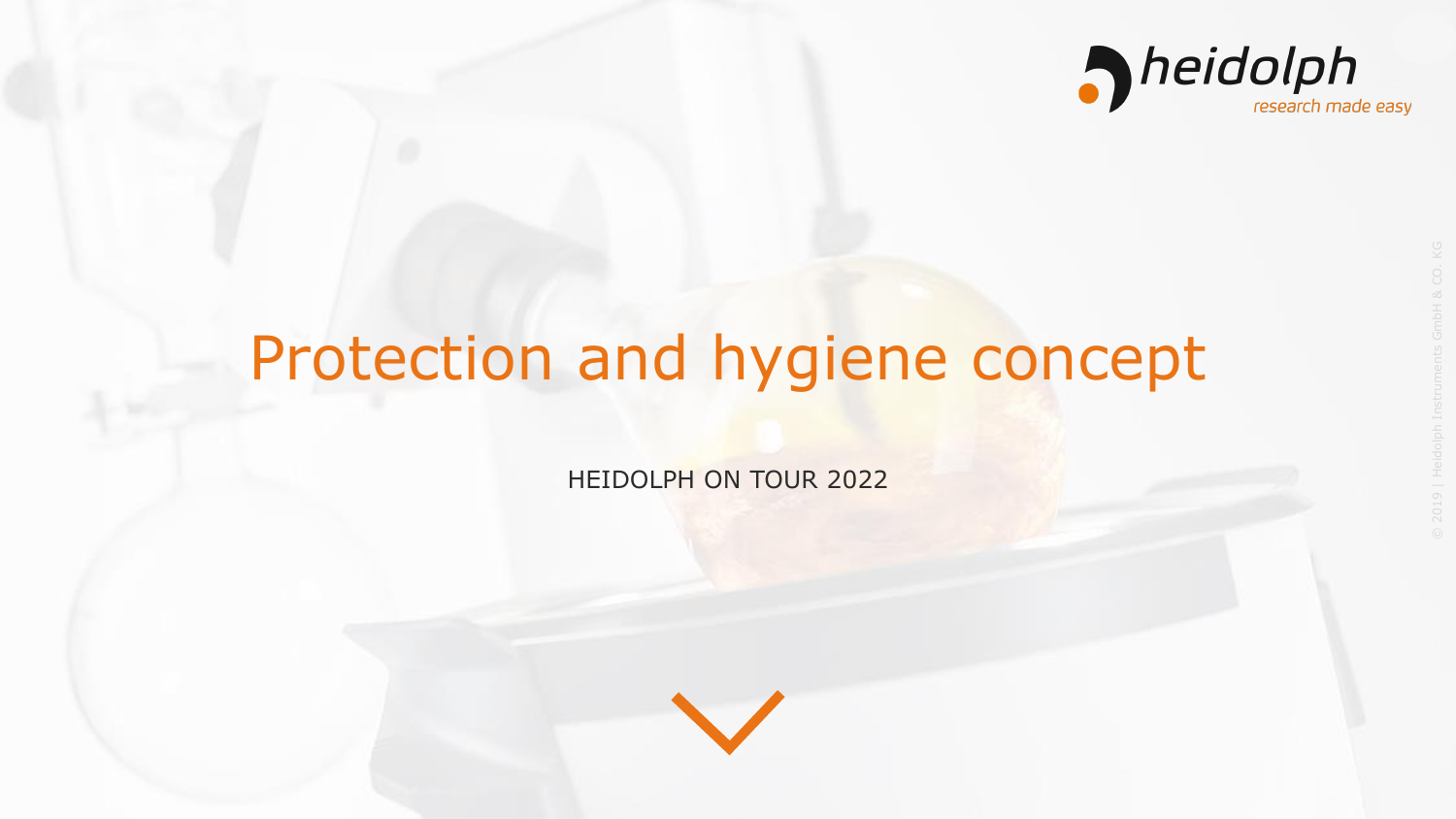

### > Our contact for infection and hygiene protection:

**Walter Lohmann,** Health and Safety Officer Phone: +49 9122 9920-22 e-mail: [walter.lohman@heidolph.de](mailto:walter.lohman@heidolph.de)

Heidolph Instruments GmbH & Co.KG Walpersdorfer Str. 12, D-91126 Schwabach

#### **Represented by**

Personally liable partner: Heidolph Instruments Verw. GmbH – Kelheim District Court Regensburg HRB 6840 Managing Director: Wolfgang Jaenicke

#### **Contact information**

Phone: +49-(0)-9122-9920-0 Fax: +49-(0)-9122-9920-65 e-mail: ontour@heidolph.de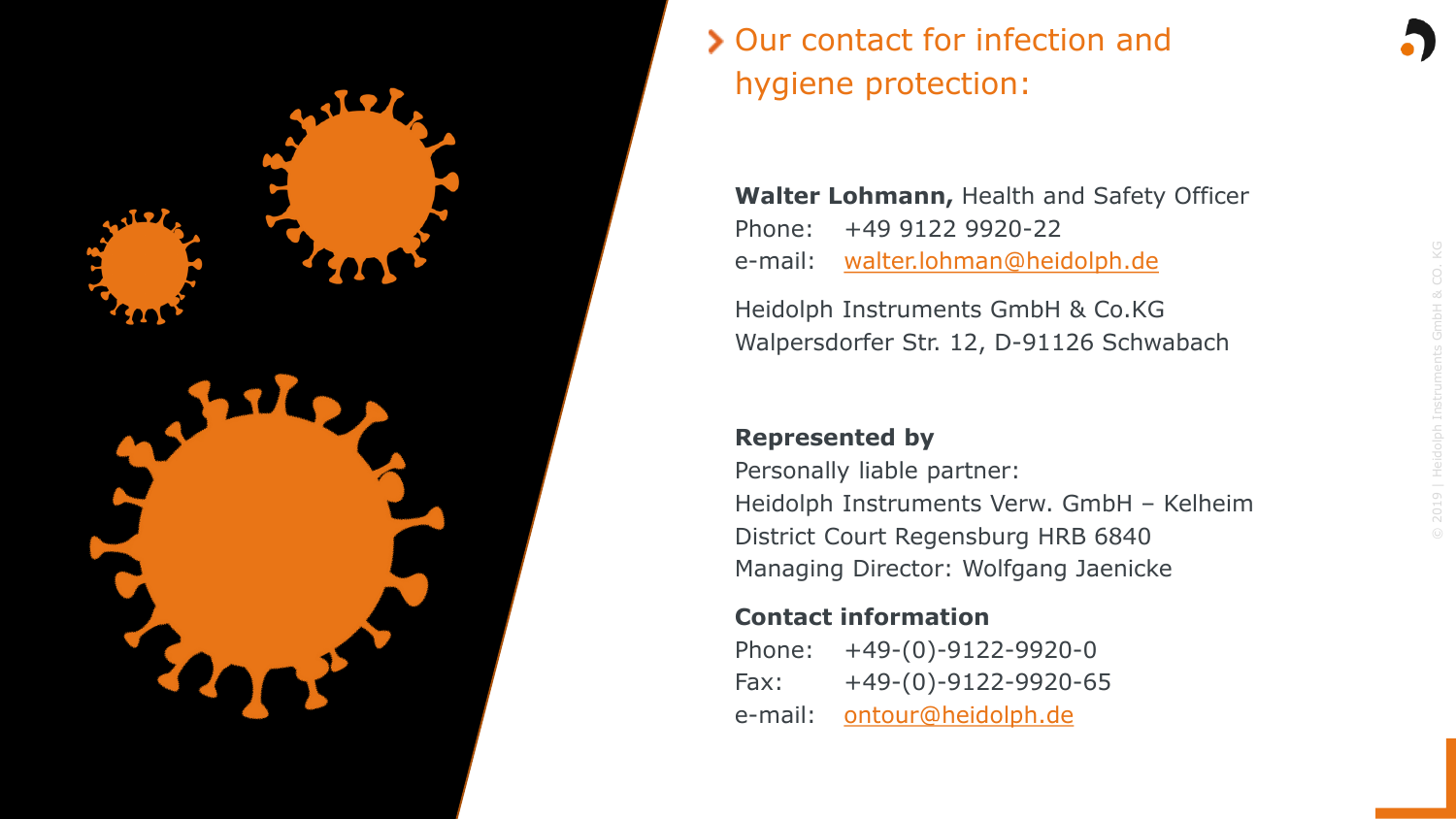

#### **1) Antigen test**

Our staff undergoes a COVID-19 antigen test before starting stand duty at each new location and only start their duties if the result is negative.

#### **2) Hand hygiene**

Please understand that we would like to refrain from shaking hands for hygienic reasons.

Before entering the exhibition area, hands must be thoroughly cleaned with the disinfectant provided. Employees of the company Heidolph have to disinfect their hands before and after each personal contact, as well as before each training unit.

#### **3) Disinfection of exhibits**

After each training session, each device is thoroughly cleaned with the surface disinfectant intended for this purpose.